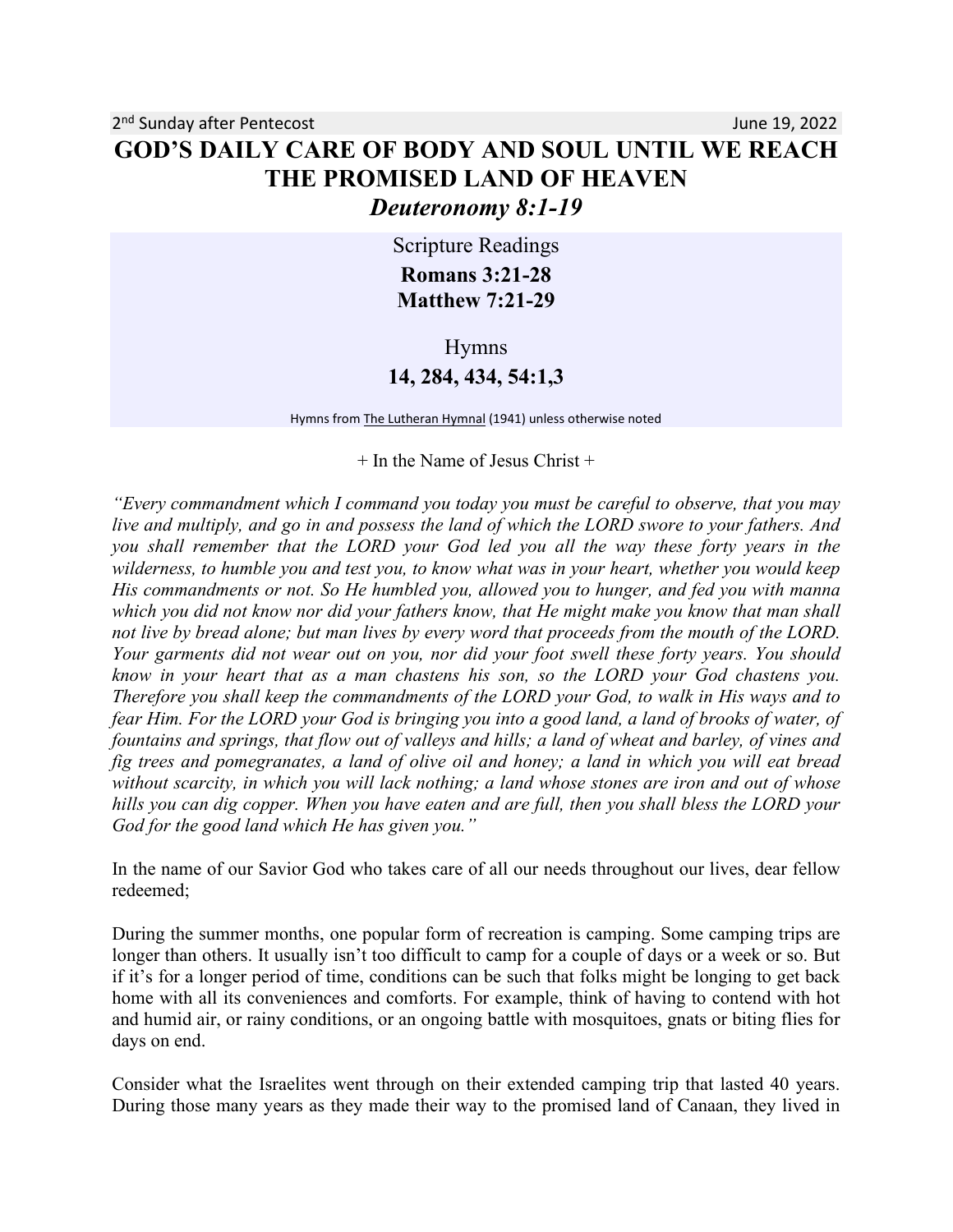tents which they had to set up and take down repeatedly from campsite to campsite. It certainly wasn't an easy experience camping for 40 years in very hot, arid, windy, and dusty conditions.

And yet, every day and every step of the way the LORD was with them as He mercifully, lovingly, and powerfully tended to their every need. This faithfulness of the LORD should serve as a reminder to us of the abiding care He provides for our bodies and souls every day of our lives as we make our way to the promised land of heaven.

As you may recall, the camping trip to the promised land originally wasn't supposed to take that long. It was lengthened to 40 years, because many of the Israelites questioned God's power and faithfulness to give them the land of Canaan. Not only did they voice their unbelief in this, but they also accused God of bringing them out into the wilderness to die. On account of their faithlessness, the LORD said that those who were 20 years old and older would never enter the Promised Land. They were assigned to wandering around in the wilderness until they all died off, with the exception of faithful Joshua and Caleb.

This could well serve as a reminder and warning to people in every generation that anyone who does not believe in the LORD's powerful and gracious salvation through Jesus Christ will not enter the blessed eternal life in heaven. May God preserve us all from suffering such a dreadful fate.

The LORD in His great love and mercy doesn't want this terrible fate to befall anyone, and it is for that reason that He goes to great lengths to bring sinners to repentance and faith, and then to preserve them in the faith. God didn't want any of those Israelites who rebelled against Him to also be prevented from entering heaven, and it is for that reason that He gave many of them 40 years of grace to be brought to repentance and faith.

Now while the Israelites were on that 40 year camping trip, there weren't any grocery stores, clothing stores, or any other kind of store along the way to buy provisions. Nor were they in one spot long enough to have a vegetable garden to grow food. They were in every respect totally dependent upon the LORD to provide them with all their needs. And during all that time the LORD never let them down once.

We learn from our text that the LORD miraculously provided for all their bodily necessities. Each and every day for 40 years, with the exception of Sabbath days, the LORD sent them food from heaven called "manna." This manna was a sweet tasting seed that could be ground up into flour and baked into cakes or bread. The LORD also supplied them with quail to eat.

This daily blessing of food from above is a good illustration of what the Lord Jesus taught us to pray about in the Lord's Prayer as He invites us to pray to the heavenly Father, **"***give us this day our daily bread.***"** You will notice that the LORD didn't tell us to pray for enough food for a week or a month or a year, but rather to give us what we need day by day. In other words, the LORD wants us to look to Him in faith each and every day of our lives to provide for our body and life.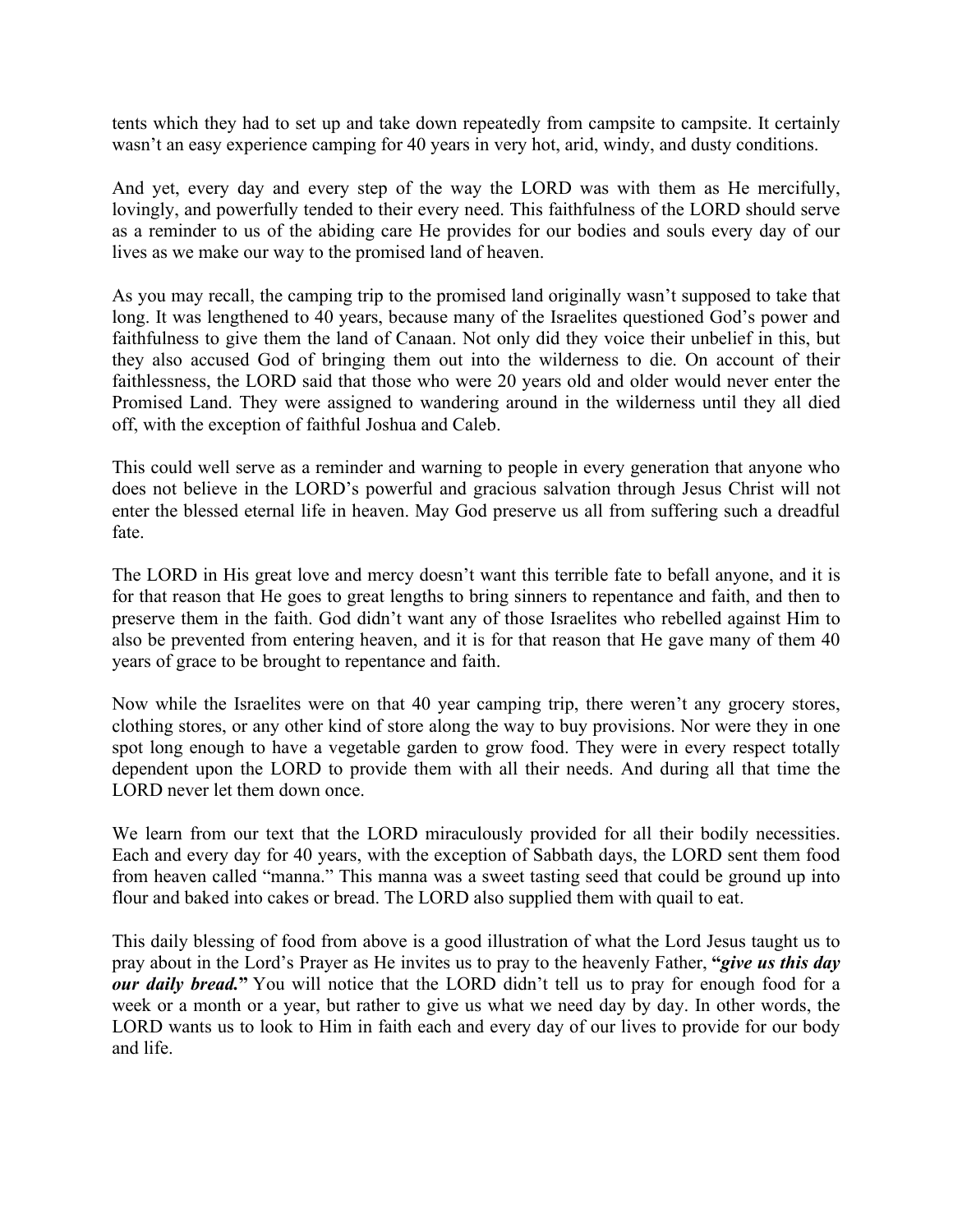Our text not only tells of God miraculously supplying the children of Israel with food each day for 40 years, but also seeing to it that they had clothes to wear. When looking back to those days in the wilderness, the Jews were reminded concerning this, **"***Your garments did not wear out on you, nor did your foot swell these forty years.***"** Since there weren't stores to purchase clothing, the LORD saw to it that their clothes didn't wear out. During our camping trips, we may wear the same clothes for a few days, but for the Israelites they wore the same clothes for many years and the children wore hand-me-downs from their older siblings.

The manna from heaven and the clothes that didn't wear out were all miracles through which God provided for the children of Israel. The LORD could also use miracles to supply our needs. But ordinarily, He provides for us through natural means, such as, blessing us with abilities, health, strength, and the opportunity to work for a living so that we can acquire food, clothing, and shelter. And in nature, the LORD causes the sun to shine and the rain to fall so that food can be grown in the fields for us to gather in or buy at stores. So then, through these natural means we too are completely dependent upon the LORD to supply all our earthly necessities just as it was for the Israelites in the wilderness.

Since the LORD faithfully provided for the Israelites every day for 40 years, this should reassure us that the LORD will never fail to take care of us. Look to the LORD for daily bread. Pray to Him for daily requirements. And have faith in Him for everything.

During the 40 year camping trip of the Israelites, they not only learned the importance of looking to the LORD in faith for daily bread to nourish their bodies, but also for spiritual food to nourish their souls. We read in our text, **"***So He humbled you, allowed you to hunger, and fed you with manna which you did not know nor did your fathers know, that He might make you know that man shall not live by bread alone; but man lives by every word that proceeds from the mouth of the LORD.***"**

Physical food can sustain our bodily life only so long before we die. Whereas spiritual food that comes from God sustains our souls eternally. And that life-sustaining food is the Word of God which reveals Jesus as our Lord and Savior from sin, death, and the devil. Listen to how Jesus refers to Himself as spiritual food for souls, **"***I am the bread of life. Your fathers ate the manna in the wilderness, and are dead. This is the bread which comes down from heaven, that one may eat of it and not die. I am the living bread which came down from heaven if anyone eats of this bread, he will live forever; and the bread that I shall give is My flesh, which I shall give for the life of the world.***"** (Jn.6:48-51) Jesus reminds us that He is the food for our souls that gives us eternal life, because He offered up His flesh and blood on the cross so that we could be blessed with the gifts of forgiveness, spiritual life, and eternal salvation through Him.

That we might ever have and enjoy the gift of spiritual life that extends into eternity, it is of paramount importance that we continue to feed on Jesus, that is, continue to listen to and receive in faith His gracious words and teachings. Time and again we find the LORD instructing us in Holy Scripture to read, learn, and inwardly digest this spiritual food for the soul. We need these reminders, because we are not always so conscious of the great importance of it. When it comes to the matter of realizing the requirement of food for our bodies, no one has to tell us that we must eat. When we feel hungry, we go and eat.